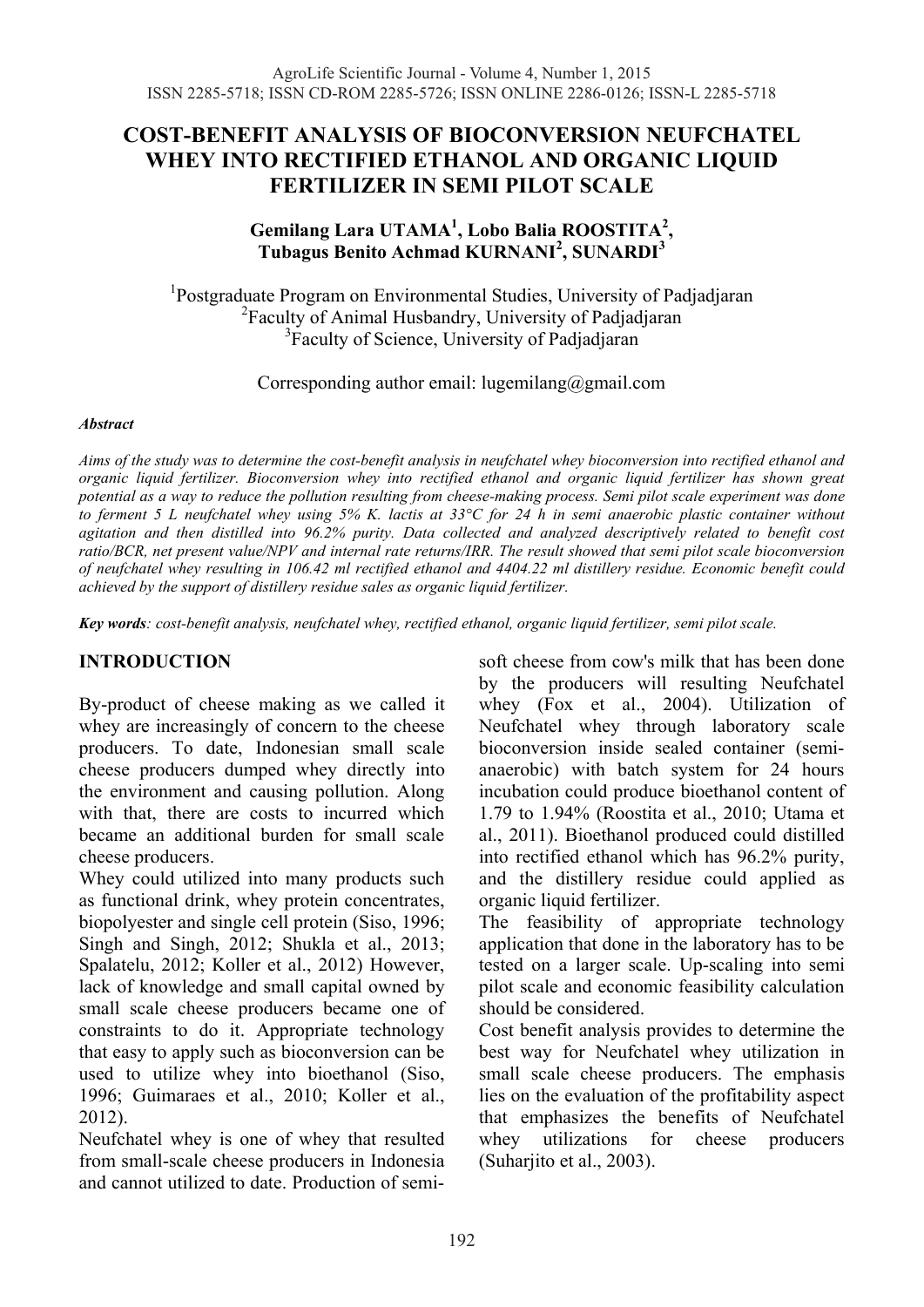### **MATERIALS AND METHODS**

Whey taken from PT Yummy Food Utama, East Jakarta with the composition of 4.09% lactose, 2.39% fat, 0.75% protein, 0.089% ash, 0.015% fiber and 92.67% water. *Kluyveromyces lactis* from School of Life Science, Institute Technology of Bandung. Semi pilot scale experiment was done to ferment 5 L Neufchatel whey using 5% *K. lactis* at 33°C in semi anaerobic plastic container without agitation with 4 replications. Incubation was held for 24 h and then distilled into 96.2% purity (Utama et al., 2011).

The results of quantity and quality of ethanol and organic liquid fertilizer used as the design basis for the calculation of economic feasibility based on Net Present Value (NPV), Benefit Cost Ratio (BCR) and Internal Rate Return (IRR) (Suharjito et al., 2003).

Net Present Value (NPV), the current value of project or activity calculated by the formula:

$$
\text{NPV} = \left( \sum_{t=1}^{t=n} \frac{Bt - Ct}{(1+i)^t} \right)
$$

Benefit Cost Ratio (BCR), ratio of benefit and cost of the project or activity, calculated by the formula:



Internal Rate of Returns (IRR), the maximum interest that can be paid by the project or activity, calculated by the formula:

$$
IRR = \left(\sum_{t=1}^{t=n} \frac{Bt - Ct}{(1+i)^t}\right) = 0
$$

Ko = Initial Investment

 $Bt = \text{Benefit}$ 

 $Ct = Cost$ 

 $t = Year$  of the project

 $i =$ Discount rate

 $n = Period of the project$ 

#### **RESULTS AND DISCUSSIONS**

Semi pilot scale of bioconversion 5 L Neufchatel whey into ethanol showed that average rectified ethanol produced was 106.42 and 4404.22 ml distillery residues. Which mean, bioconversions 1L Neufchatel whey resulting in 21.284 ml rectified ethanol and 880.34 distillery residues. The results on Table 1 taken as basis for economic feasibilities calculation.

| Table 1. Results of semi pilot scale experiments |  |  |
|--------------------------------------------------|--|--|
|--------------------------------------------------|--|--|

| <b>Replication</b> | <b>Rectified</b><br>Ethanol<br>(ml) | <b>Distillery</b><br><b>Residues</b><br>(ml) |  |
|--------------------|-------------------------------------|----------------------------------------------|--|
|                    | 116.42                              | 4395.22                                      |  |
| 2                  | 118.56                              | 4442.11                                      |  |
| 3                  | 89.88                               | 4566.41                                      |  |
|                    | 100.82                              | 4507.25                                      |  |
| Average            | 106.42                              | 4404.22                                      |  |



Figure 1. Flow chart of bioconversion whey into rectified ethanol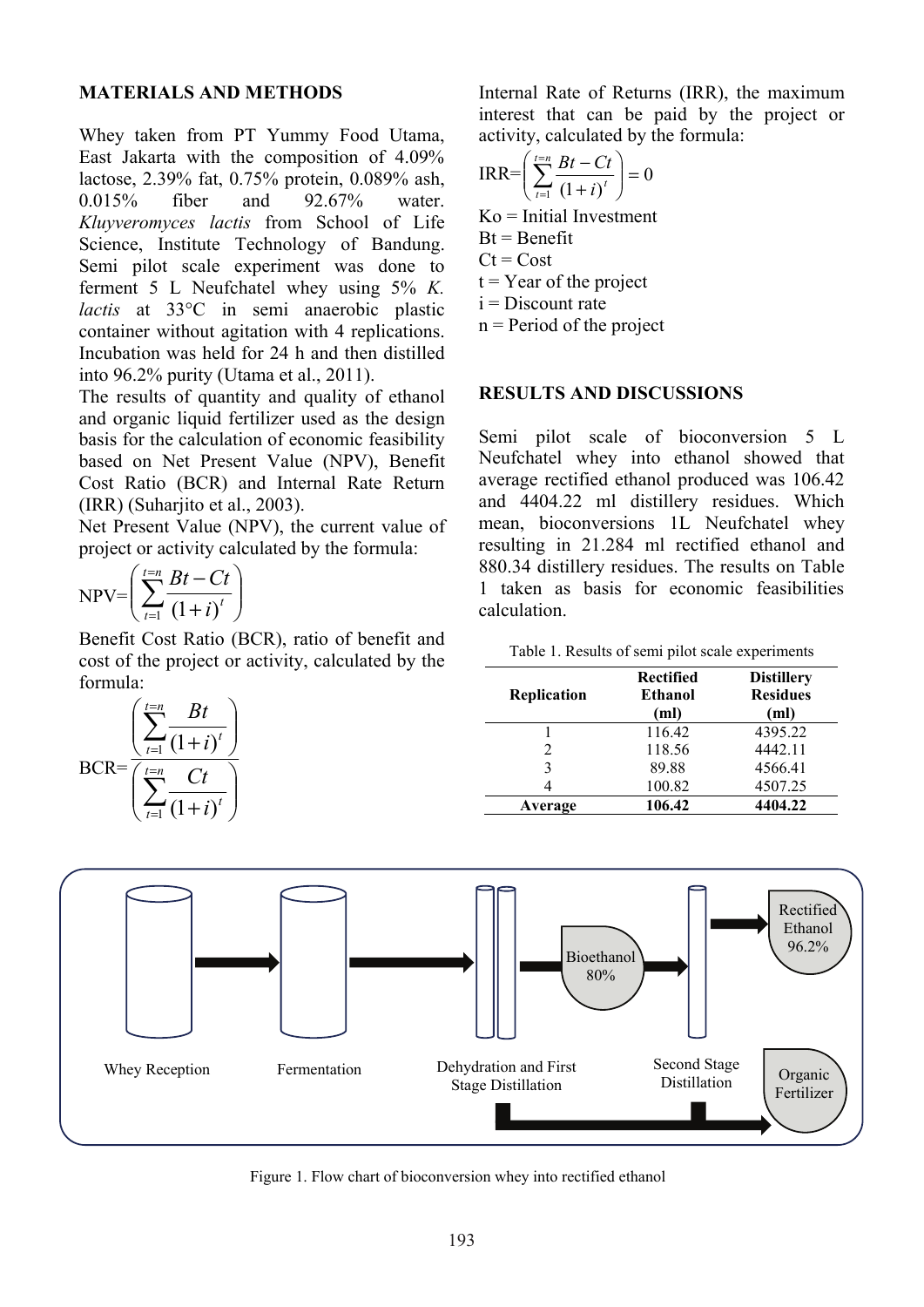Table 2. Initial investments

| Subject                                    | Unit   | Price<br>(Euro) |
|--------------------------------------------|--------|-----------------|
| Land Rent $5 \text{ m} \times 4 \text{ m}$ | 1 Unit | 1000            |
| Single Distilator 1500 L                   | 1 Unit | 345             |
| Dehydrator and Distilator 1500 L           | 1 Unit | 695             |
| Fermentation Tank 1500 L                   | 1 Unit | 155             |
| <b>Fermentor Pump</b>                      | 1 Unit | 235             |
| pH meter                                   | 1 Unit | 50              |
| Alcoholmeter                               | 2 Unit | 80              |
| <b>Reception Tank</b>                      | 1 Unit | 80              |
| Piping                                     | 1 Pack | 350             |
| <b>Total</b>                               |        | 2990            |

| Table 3. Monthly costs |                  |        |  |  |  |  |  |
|------------------------|------------------|--------|--|--|--|--|--|
| <b>Subject</b>         | Unit             | Price  |  |  |  |  |  |
|                        |                  | (Euro) |  |  |  |  |  |
| Salary                 | 3 employee       | 240    |  |  |  |  |  |
| Yeasts                 | 1875 L           | 750    |  |  |  |  |  |
| Electricity            | 100 kWh          | 10     |  |  |  |  |  |
| LPG                    | 200 Kg           | 25     |  |  |  |  |  |
| Water                  | $25 \text{ m}^3$ |        |  |  |  |  |  |
| <b>Total</b>           |                  | 1030   |  |  |  |  |  |

Table 4. Monthly incomes

| <b>Subject</b>                                        | Unit    | Price<br>(Euro) |
|-------------------------------------------------------|---------|-----------------|
| Rectified Ethanol ( $\epsilon$ 0.5/L)                 | 787.5 L | 393 75          |
| Organic Liquid Fertilizer $(\text{\textsterling}1/U)$ | 1650 U  | 1650.00         |
| Total                                                 |         | 2043.75         |

If small scale cheese producers able to produced 15kg Neufchatel cheese per day, it can assumed that approximately 1500 L Neufchatel whey per day will be discarded. In a month with the assumption of 25 production days, there will be 37500 L Neufchatel whey that were not utilized.

Whey utilization for rectified ethanol and organic fertilizers can be done by some capital investment to build the installation. Scheme of whey utilization as shown in Figure 1, will need a number of investment such as distilator, dehydrator and fermentor as shown in Table 2. Initial investment of bioconversion Neufchatel whey into rectified ethanol and organic liquid fertilizer for 1500 L/d will spent  $\epsilon$ 2990.

Beside the initial investment, operational costs that spent mothly need to calculated. Table 3, showed that  $€1030$  needed as monthly costs which covered salary for 3 employee, yeasts, electricity, LPG for distillation and dehydration then also water.

Monthly operation will produce 787.5 L rectified ethanol and approximately 33000 L organic liquid fertilizer. As shown in Table 4, rectified ethanol will generate income €393.75 if the highest international price of rectified ethanol was  $\epsilon 0.5/L$  (Ogbonna and Okoli, 2013). Beside that, organic liquid fertilizer will packed in 20L/Unit and per unit sold  $\epsilon$ 1 which generate  $\epsilon$ 1650. The organic liquid fertilizer generated from ethanol distillery residues with neufchatel whey as raw materials contains N of 0.1%, P of 0.067% and K of 0.135 (Utama et al., 2011). Bioconversions Neufchatel whey into rectified ethanol and organic liquid fertilizer will generate total monthly income of  $€2043.75.$ 

Table 5. Net Present Value and Benefit Cost Ratio calculation for Scenario A

| Year                            | Investment | Operational<br>Cost(C) | Total | Benefit (B)  | Discount<br>Factor (DF)<br>15% | $B * DF$     | $C * DF$ |  |  |
|---------------------------------|------------|------------------------|-------|--------------|--------------------------------|--------------|----------|--|--|
| I                               | 2990       | 12360                  | 15350 | $\mathbf{0}$ | 0.78                           | $\mathbf{0}$ | 11973    |  |  |
| 2                               |            | 12360                  | 12360 | 4725         | 0.76                           | 3591         | 9393.6   |  |  |
| 3                               |            | 12360                  | 12360 | 4725         | 0.66                           | 3118.5       | 8157.6   |  |  |
| $\overline{4}$                  |            | 12360                  | 12360 | 4725         | 0.57                           | 2693.25      | 7045.2   |  |  |
| 5                               | 12360      |                        | 12360 | 4725         | 0.5                            | 2362.5       | 6180     |  |  |
| 11765.25<br>42749.4             |            |                        |       |              |                                |              |          |  |  |
| Net Present Value $=$ -30984.15 |            |                        |       |              |                                |              |          |  |  |
| Benefit Cost Ratio = $0.275$    |            |                        |       |              |                                |              |          |  |  |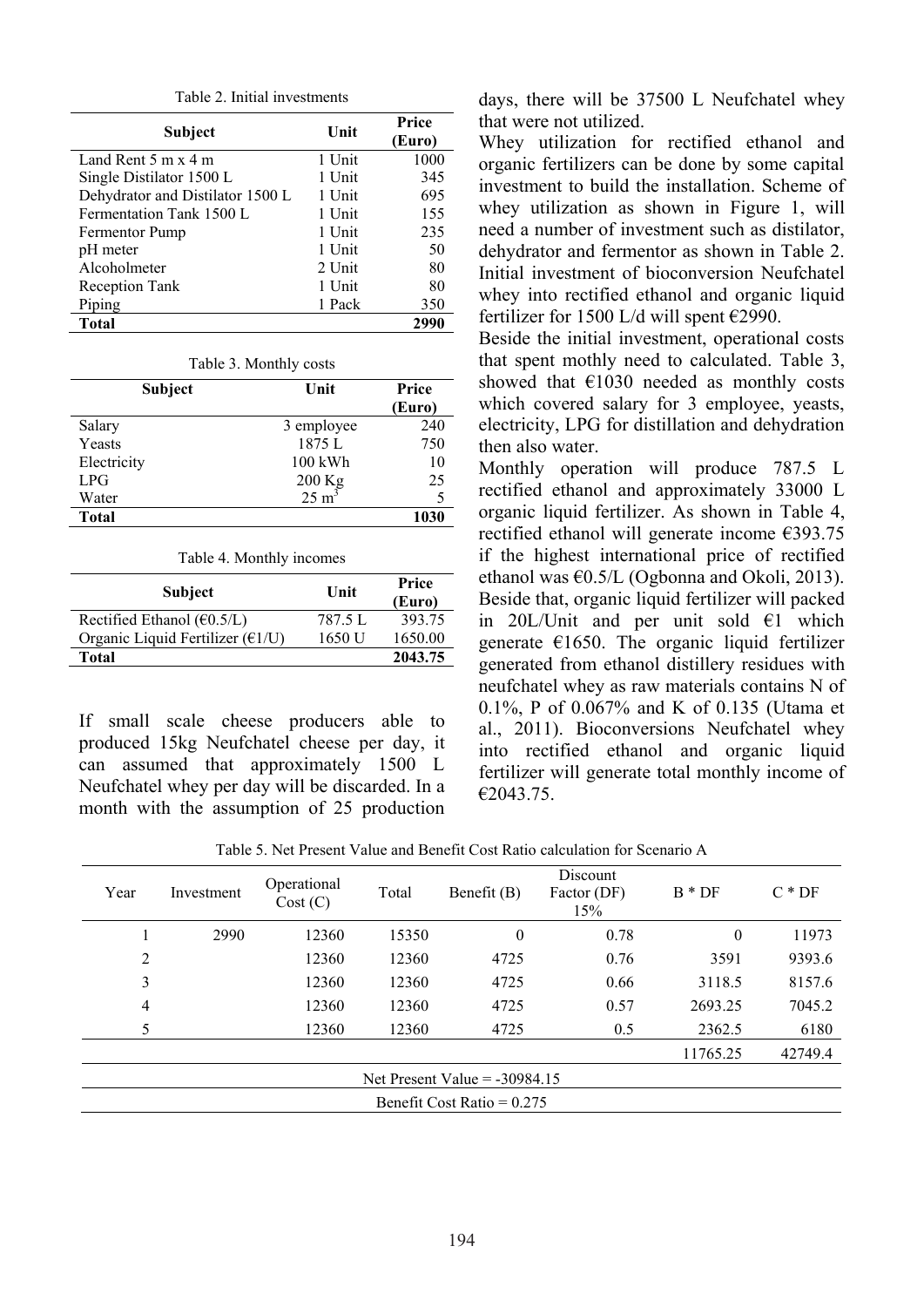| Year                           | Operational<br>Investment<br>Cost (C) |       | Total | Benefit $(B)$               | Discount<br>Factor (DF)<br>15% | $B * DF$ | $C * DF$ |  |
|--------------------------------|---------------------------------------|-------|-------|-----------------------------|--------------------------------|----------|----------|--|
|                                | 2990                                  | 12360 | 15350 | $\mathbf{0}$                | 0.78                           | $\theta$ | 11973    |  |
| 2                              |                                       | 12360 | 12360 | 24525                       | 0.76                           | 18639    | 9393.6   |  |
| 3                              |                                       | 12360 | 12360 | 24525                       | 0.66                           | 16186.5  | 8157.6   |  |
| 4                              |                                       | 12360 | 12360 | 24525                       | 0.57                           | 13979.25 | 7045.2   |  |
| 5                              |                                       |       | 12360 | 24525                       | 0.5                            | 12262.5  | 6180     |  |
| 61067.25                       |                                       |       |       |                             |                                |          |          |  |
| Net Present Value = $18317.85$ |                                       |       |       |                             |                                |          |          |  |
|                                |                                       |       |       | Benefit Cost Ratio = $1.43$ |                                |          |          |  |

Table 6. Net Present Value and Benefit Cost Ratio calculation for Scenario B

Table 7. Internal Rate Returns calculation

| Year                              | Investment | Operational<br>Cost(C) | Total | Benefit<br>(B) | $B-C$    | DF<br>12% | <b>NPV 12%</b> | DF<br>15% | <b>NPV 15%</b> | DF<br>90% | <b>NPV 90%</b> |
|-----------------------------------|------------|------------------------|-------|----------------|----------|-----------|----------------|-----------|----------------|-----------|----------------|
|                                   | 2990       | 12360                  | 15350 | $\theta$       | $-15350$ | 0.893     | -13707.55      | 0.87      | $-13354.5$     | 0.526     | $-8074.1$      |
| $\overline{2}$                    |            | 12360                  | 12360 | 24525          | 12165    | 0.797     | 9695.505       | 0.756     | 9196.74        | 0.277     | 3369.705       |
| 3                                 |            | 12360                  | 12360 | 24525          | 12165    | 0.712     | 8661.48        | 0.658     | 8004.57        | 0.146     | 1776.09        |
| 4                                 |            | 12360                  | 12360 | 24525          | 12165    | 0.636     | 7736.94        | 0.572     | 6958.38        | 0.077     | 936.705        |
| 5                                 |            | 12360                  | 12360 | 24525          | 12165    | 0.567     | 6897.555       | 0.497     | 6046.005       | 0.04      | 486.6          |
|                                   |            |                        |       |                |          |           | 19283.93       |           | 16851.195      |           | $-1505$        |
| Internal Rate Returns = $84.24\%$ |            |                        |       |                |          |           |                |           |                |           |                |

Feasibilities of the project shown by NPV, BCR and IRR results on Tables 5, 6 and 7.

Table 5 showed that the scenario A without organic liquid fertilizer sales, lead to loss and the project was not feasible which shown by the value of  $NPV < 0$  and BCR value  $< 1$ (Suharjito et al., 2003).

However scenario B with organic liquid fertilizer sales (Table 6 and 7), shown benefit and feasibility of the project which shown by the value of NPV  $E18317.85$ , BCR of 1.43 and IRR of 84.24%.

High income generated from organic liquid fertilizer increased the value of the project and the benefit-cost ratio, so that the IRR also increased into high percentage.

Bioconversions of Neufchatel whey into rectified ethanol and organic liquid fertilizer gave multi benefit to the communities.

Beside the economic benefit, this project could employ three workers from surrounding communities.

As the environmental benefit, there will be reduction of pollution load resulting from Neufchatel whey disposal.

# **CONCLUSIONS**

Semi pilot scale of bioconversion neufchatel whey resulting in 106.42 ml rectified ethanol and 4404.22 ml distillery residue.

The economic benefit will achieved with organic liquid fertilizer sales, with the NPV €18317.85, BCR of 1.43 and IRR of 84.24%.

## **ACKNOWLEDGEMENTS**

Author thank Beasiswa Unggulan BPKLN, Ministry of Education for the scholarship.

## **REFERENCES**

- Fox P.F., McSweeney P.L.H, Cogan T.M and Guinee T.P., 2004. Cheese: Chemistry, Physics and Microbiology. Third Edition, Elsevier Academic Press, London.
- Guimarães P.M.R., Teixeira J.A. and Domingues L., 2010. Fermentation of lactose to bioethanol by yeasts as part of integrated solutions for the valorisation of cheese whey. Biotech. Advances 28: p. 375-384.
- Koller M., Salerno A., Muhr A., Reiterer A., Chiellini A., Casella S., Horvat P., Braunegg G., 2012. Whey lactose as a raw material for microbial production of biodegradable polyesters. INTECH: Chapt. 2, p. 19-